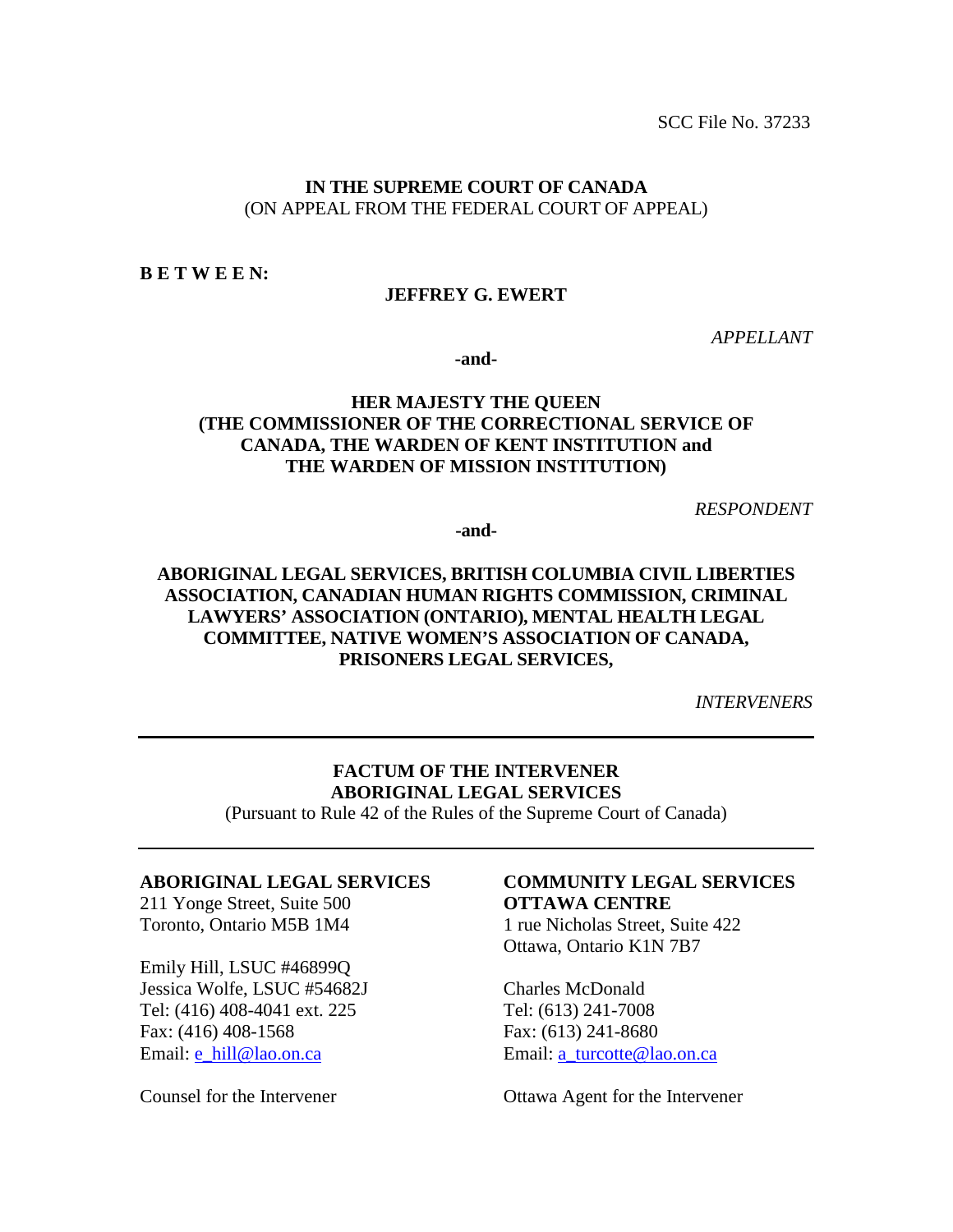- **TO: The Registrar Supreme Court of Canada** 301 Wellington Street Ottawa, ON K1A 0J1
- **AND TO: Jason B. Gratl**  Gratl & company 601-510 West Hastings Street Vancouver, B.C. V6B 1M1 Tel: (604) 694-1919 Fax: (604) 608-1919 E-mail: jason@gratlandcompany.com *Counsel for the Appellant*

#### **AND TO: Michael J. Sobkin**

331 Somerset Street West Ottawa, ON K2P 0J8 Tel: (613) 282-1712 Fax: (613) 288-2896 E-mail: [msobkin@sympatico.ca](mailto:msobkin@sympatico.ca)

*Agent for Counsel for the Appellant* 

#### **AND TO: Anne Turley**

Attorney General of Canada Department of Justice 50 O'Connor Street, Suite 500, Room 558 Ottawa, ON K1P 6L2 Tel: (613) 670-6291 Fax: (613) 954-1920 E-mail: [anne.turley@justice.gc.ca](mailto:anne.turley@justice.gc.ca)

*Counsel for the Respondent* 

**AND TO: Christopher M. Rupar** Attorney General of Canada 50 O'Connor Street, Suite 500, Room 557 Ottawa, ON K1A 0H8 Tel: (613) 670-6290 Fax: (613) 954-1920 E-mail: [christopher.rupar@justice.gc.ca](mailto:christopher.rupar@justice.gc.ca)

*Agent for Counsel for the Respondent*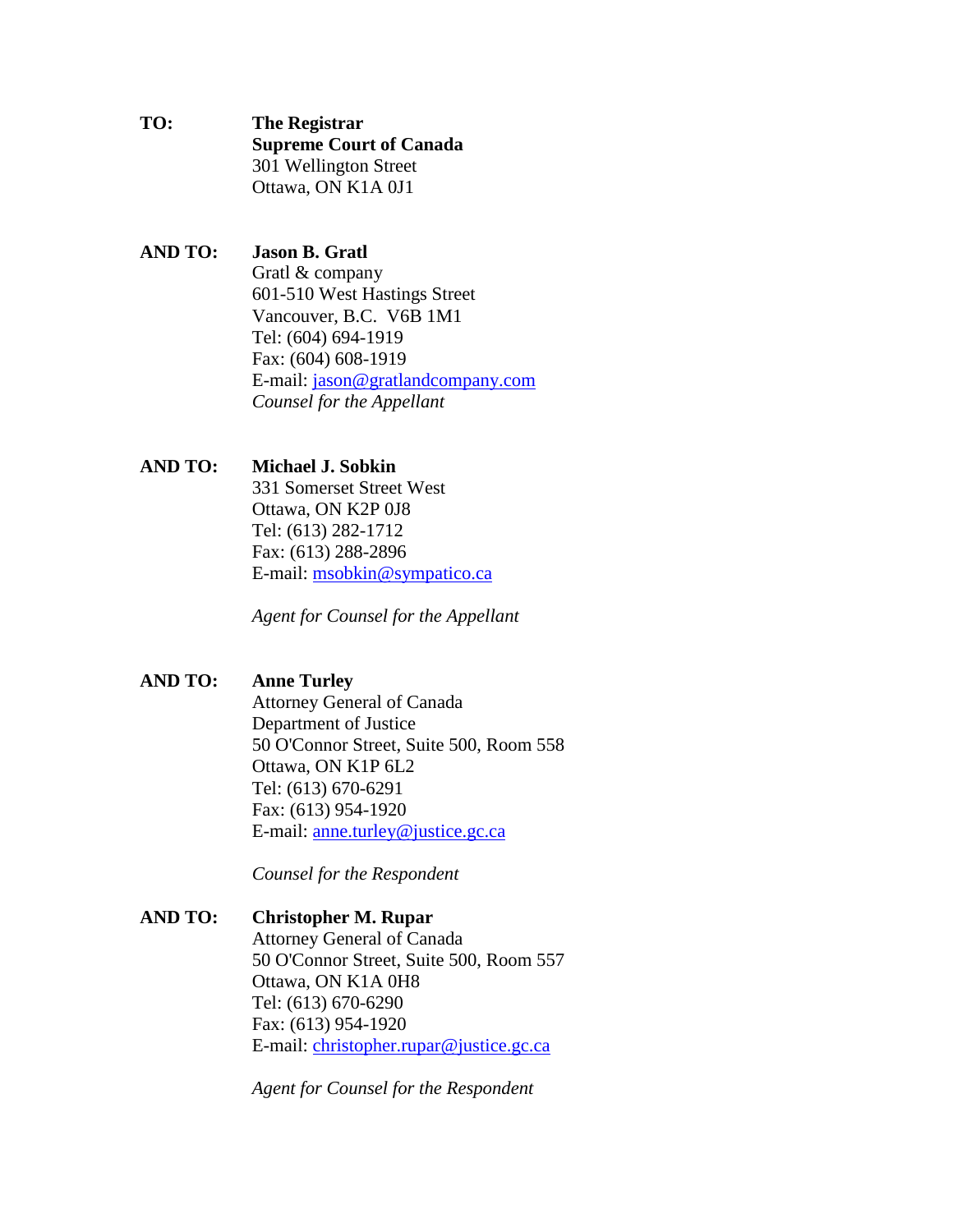# **AND TO: Mary Eberts**

**Virginia Lomax**  95 Howland Avenue Toronto, ON M5R 3B4 Tel: (416) 923-5215 Fax: (416) 595-7191 E-mail: [eberts@ebertslaw.ca](mailto:eberts@ebertslaw.ca)

*Counsel for the Intervener Native Women's Association of Canada, Canadian Association of Elizabeth Fry Societies*

#### **AND TO: Pamela J. MacEachern**

Nelligan O'Brien Payne LLP 1500 - 50 O'Connor St. Ottawa, ON K1P 6L2 Tel: (613) 231-8276 Fax: (613) 788-3681 E-mail: [pam.maceachern@nelligan.ca](mailto:pam.maceachern@nelligan.ca)

*Agent for Counsel for the Intervener Native Women's Association of Canada, Canadian Association of Elizabeth Fry Societies*

## **AND TO: Mercedes Perez**

**Karen A. Steward** Perez Bryan Procope LLP 43 Front Street East, Suite 400 Toronto, ON M5E 1B3 Tel: (416) 320-1914 Ext: 101 Fax: (416) 320-1914 E-mail: [mperez@pbplawyers.com](mailto:mperez@pbplawyers.com)

*Counsel for the Intervener Mental Health Legal Committee*

#### **AND TO: Matthew Estabrooks**

Gowling WLG (Canada) LLP 2600 - 160 Elgin Street P.O. Box 466, Stn. A Ottawa, ON K1P 1C3 Tel: (613) 786-0211 Fax: (613) 788-3573 E-mail: [matthew.estabrooks@gowlingwlg.com](mailto:matthew.estabrooks@gowlingwlg.com) *Agent for Counsel for the Intervener Mental Health Legal Committee*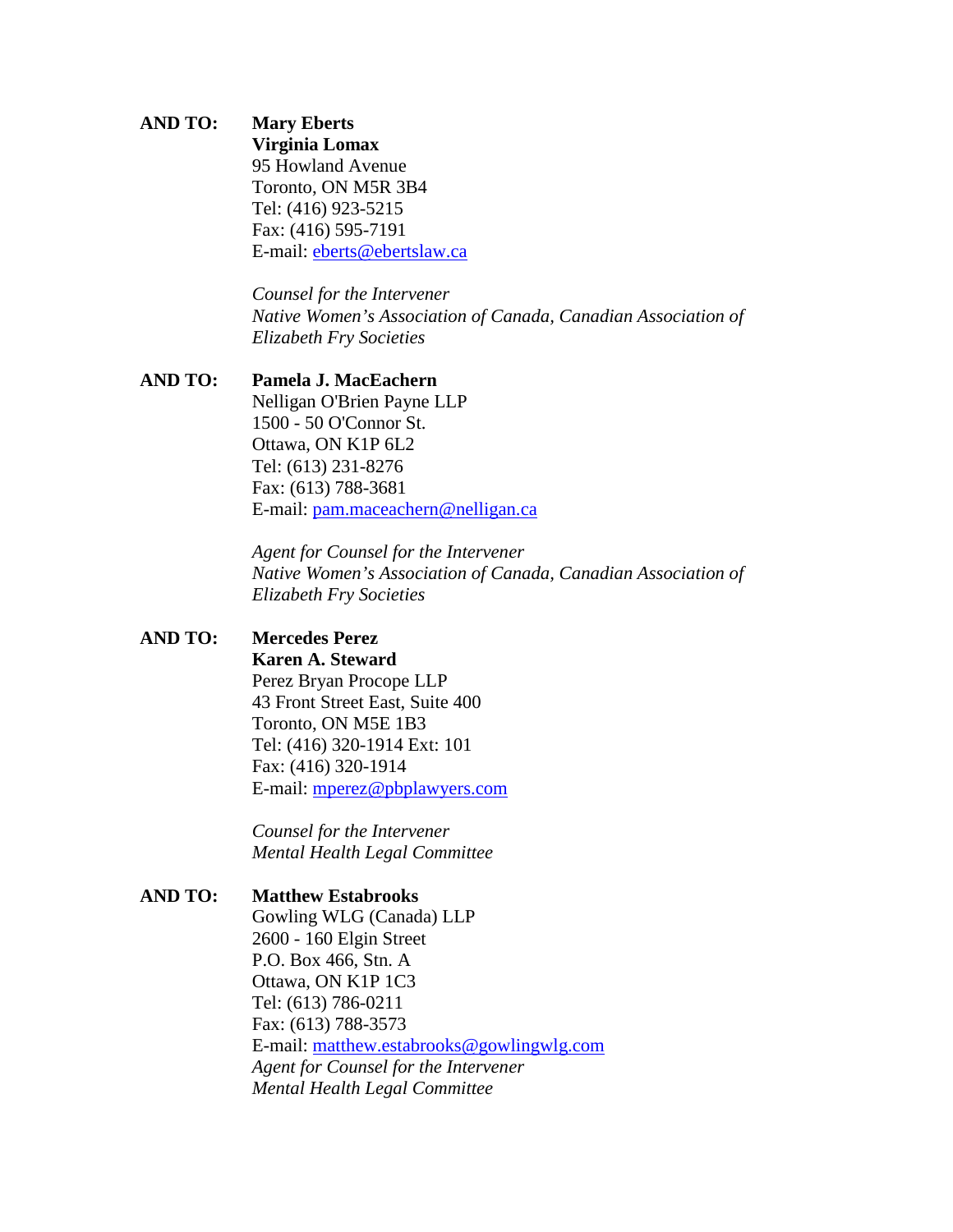# **AND TO: Avnish Nanda**

Nanda & Company 3400 Manulife Place 10180- 101 Street N.W. Edmonton, AB T5J 4K1 Tel: (780) 801-5324 Fax: (587) 318-1391 E-mail: [avnish@nandalaw.ca](mailto:avnish@nandalaw.ca)

> *Counsel for the Intervener West Coast Prison Justice Society, Prisoners' Legal Services*

#### **AND TO: Dylan C. McGuinty**

McGuinty Law Offices 1192 Rockingham Avenue Ottawa, ON K1H 8A7 Tel: (613) 526-3858 Fax: (613) 526-3187 E-mail: [dylanjr@mcguintylaw.ca](mailto:dylanjr@mcguintylaw.ca)

*Agent for Counsel for the Intervener West Coast Prison Justice Society, Prisoners' Legal Services*

#### **AND TO: Fiona Keith**

**Sasha Hart**  344 Slater Street, 9th Floor Ottawa, ON K1A 1E1 Tel: (613) 995-9151 Fax: (613) 993-3089 Email: [fiona.keith@chrc-ccdp.gc.ca](mailto:fiona.keith@chrc-ccdp.gc.ca)

*Counsel for the Intervener Canadian Human Rights Commission* 

# **AND TO: Valerie Phillips**

344 Slater Street, 9th Floor Ottawa, ON K1A 1E1 Tel: (613) 943-9357 Fax: (613) 993-3089 E-mail: [valerie.phillips@chrc-ccdp.gc.ca](mailto:valerie.phillips@chrc-ccdp.gc.ca)

*Agent for Counsel for the Intervener Canadian Human Rights Commission*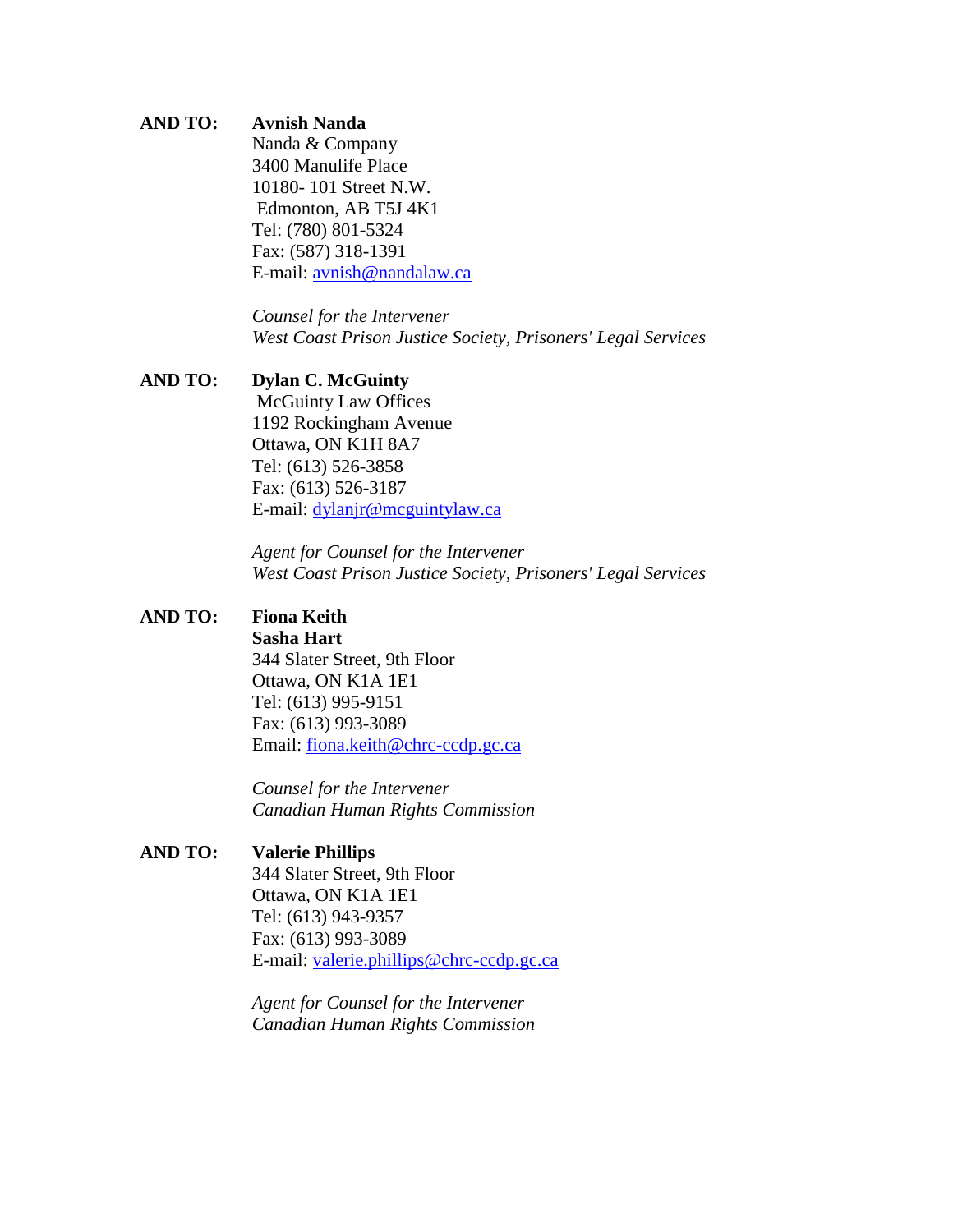#### **AND TO: Jill R. Presser**

Presser Barristers 116 Simcoe Street, Suite100 Toronto, ON M5H 4E2 Tel: (416) 586-0330 Fax: (416) 596-2597 E-mail: [presser@presserlaw.ca](mailto:presser@presserlaw.ca)

*Counsel for the Intervener Criminal Lawyers' Association (Ontario)* 

# **AND TO: Marie-France Major** Supreme Advocacy LLP 100- 340 Gilmour Street Ottawa, ON K2P 0R3 Tel: (613) 695-8855 Ext: 102 Fax: (613) 695-8580 E-mail: [mfmajor@supremeadvocacy.ca](mailto:mfmajor@supremeadvocacy.ca)

*Agent for Counsel for the Intervener Criminal Lawyers' Association (Ontario)*

# **AND TO: Paul Champ**

**Bijon Roy**  Champ and Associates 43 Florence Street Ottawa, ON K2P 0W6 Tel: (613) 237-4740 Fax: (613) 232-2680 E-mail: [pchamp@champlaw.ca](mailto:pchamp@champlaw.ca)

*Counsel for the Intervener British Columbia Civil Liberties Association, Union of British Columbia Indian Chiefs*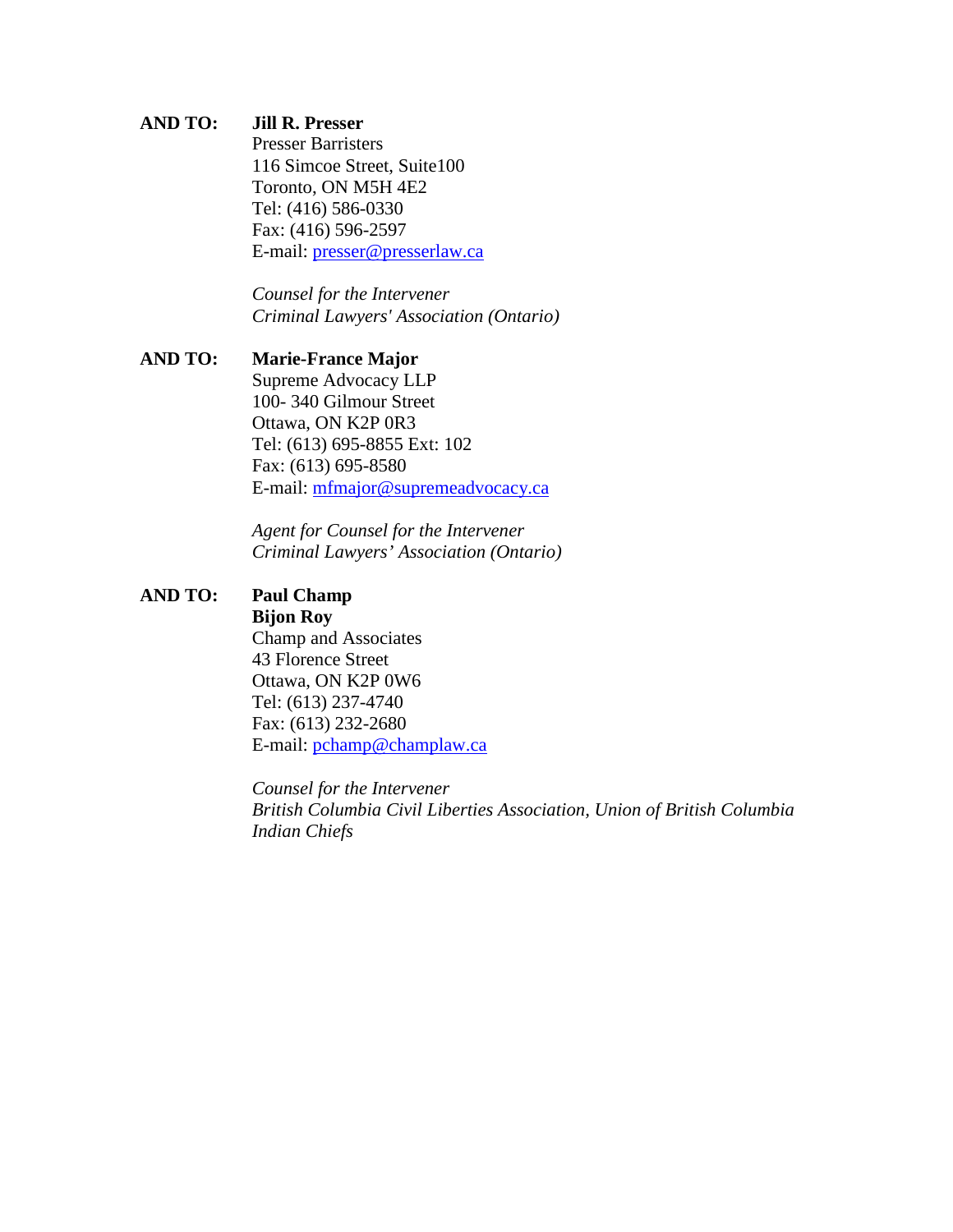# **TABLE OF CONTENTS**

| PART I - OVERVIEW AND STATEMENT OF FACTS                                                |    |
|-----------------------------------------------------------------------------------------|----|
| <b>PART II – OVERVIEW OF ALS' POSITION</b>                                              | 1  |
| PART III – LEGAL ARGUMENT                                                               | 2  |
| a) The CCRA is Remedial Legislation                                                     | 2  |
| b) Interpreting Remedial Legislation: Three Lessons from Gladue                         | 4  |
| c) CSC's Positive Duty                                                                  | 5  |
| i) Assessment Tools and Aboriginal Inmates                                              | 6  |
| ii) CSC is not Meeting its Obligations                                                  | 8  |
| iii) The Burden of Proof for a Breach of a Statutory Duty Under Remedial<br>Legislation | 9  |
| <b>PART IV – POSITION ON COSTS</b>                                                      | 10 |
| <b>PART VI – TABLE OF AUTHORITIES AND STATUTORY PROVISIONS</b>                          | 11 |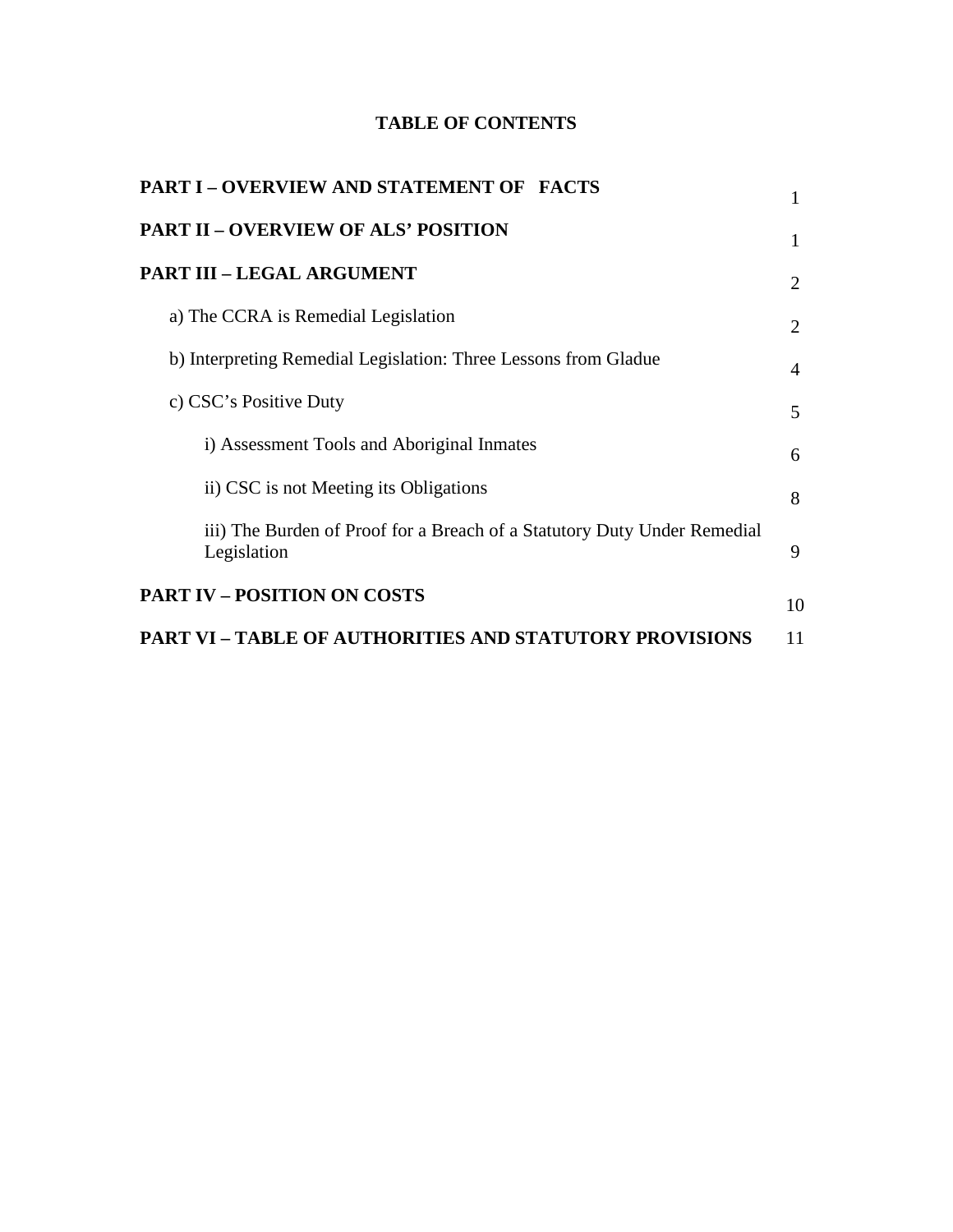#### **PART I – OVERVIEW AND STATEMENT OF FACTS**

- [1](#page-6-0). Sections 4(g) and 24(1) of the *Corrections and Conditional Release Act* ("*CCRA*")<sup>1</sup> and the application of the Gladue principles mandate a different process for addressing the needs of Aboriginal inmates. This includes ensuring that actuarial risk assessment tools are reliable and responsive to the needs of Aboriginal inmates. The Correctional Service of Canada ("CSC"), rather than the Appellant, bears the burden of demonstrating the reliability of its assessment tools.
- 2. Aboriginal Legal Services (ALS) adopts the position of the Appellant on the facts of the case.

#### **PART II – OVERVIEW OF ALS' POSITION**

- 3. ALS makes three arguments with respect to the case at bar:
	- a) The *CCRA* is remedial legislation. It contains reference to the unique needs and circumstances of Aboriginal inmates in federal corrections and is intended to ameliorate over-representation of Aboriginal people in federal penitentiaries and address long-standing differential outcomes for Aboriginal offenders.
	- b) This Court gave guidance in the cases of  $R \nu$  Gladue<sup>[2](#page-6-1)</sup> and  $R \nu$  Ipeelee<sup>[3](#page-6-2)</sup> on how remedial legislation directed at the needs of Aboriginal people should be applied. Direction was given to adopt a different methodology when dealing with questions that relate to the liberty interests of Aboriginal people. CSC has acknowledged that the Gladue principles apply to decisions made pursuant to the *CCRA* but has failed to implement them.
	- c) In this case, the Federal Court correctly interpreted the remedial legislation as imposing a positive duty on CSC to demonstrate that its policies and practices, including the risk assessment tools it employs, do not perpetuate systemic discrimination faced by Aboriginal inmates. The Federal Court of Appeal in this case erred by applying a strict burden of proof and requiring the Appellant to demonstrate that the actions of CSC pursuant to the *CCRA* are discriminatory.

<span id="page-6-0"></span><sup>1</sup> *Corrections and Conditional Release Act*, SC 1992, c. 20. 2 *R v Gladue*, [1999] 1 SCR 688 [*Gladue*]. <sup>3</sup> *R v. Ipeelee*, 2012 SCC 13, [2012] 1 SCR 433[*Ipeelee*].

<span id="page-6-1"></span>

<span id="page-6-2"></span>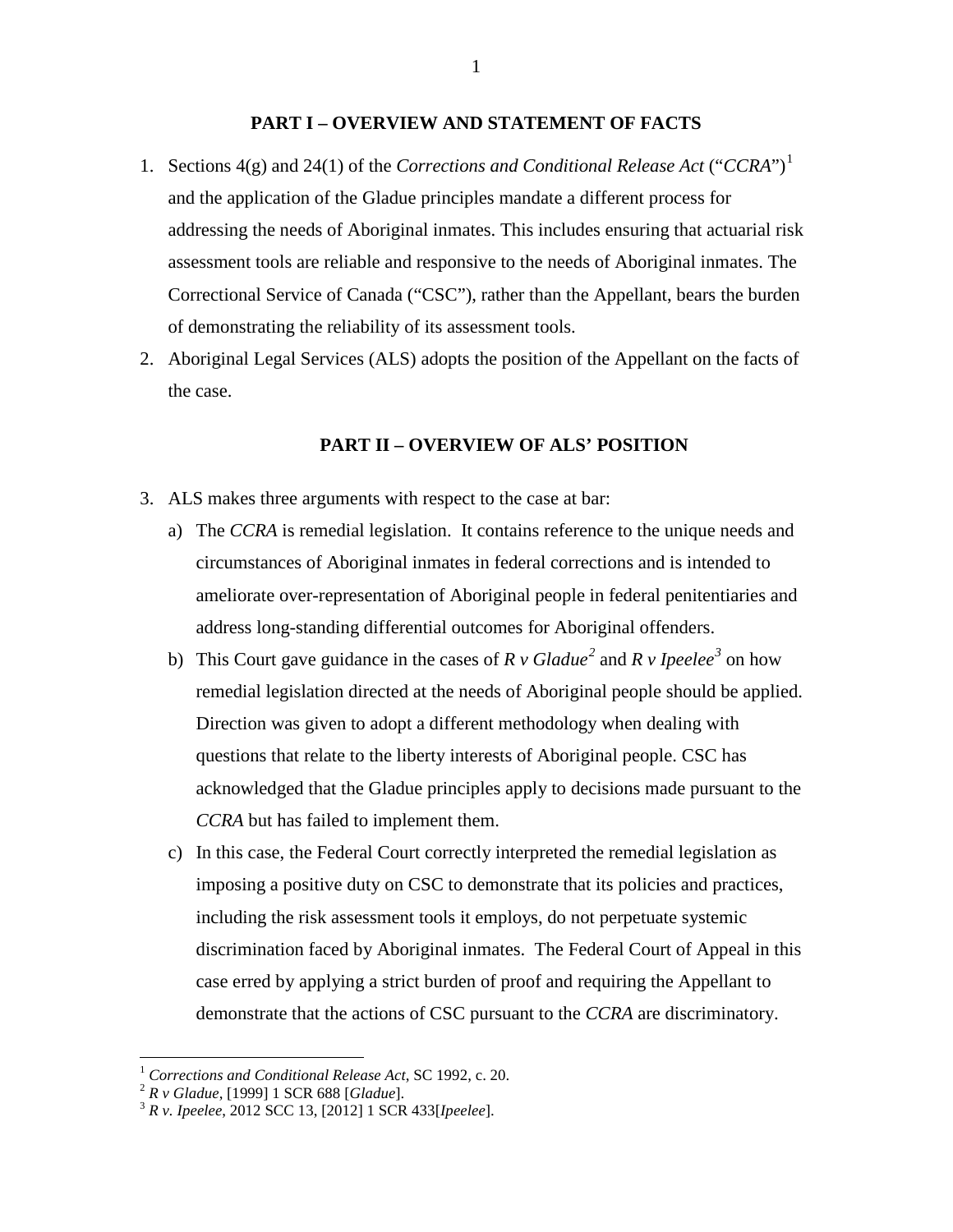#### **PART III – LEGAL ARGUMENT**

#### **a) The** *CCRA* **is Remedial Legislation**

- 4. In order to correctly interpret the *CCRA,* it is important to consider its history and context. The *CCRA* has its origins in Department of Justice's 1982 publication *The Criminal Law in Canadian Society.*[4](#page-7-0) Along with this publication, the Department of Justice launched the Criminal Law Review, one component of which was the Correctional Law Review ("CLR").<sup>[5](#page-7-1)</sup>
- 5. Over the course of several years, the CLR published a series of working papers which addressed the need for new correctional legislation. In Working Paper No. 7, "Correctional Issues Affecting Native Peoples" <sup>[6](#page-7-2)</sup>, the CLR focused on the problems faced by Aboriginal people in the penitentiary system. These included difficulties for non-Aboriginal correctional workers in understanding the social, cultural and spiritual backgrounds of Aboriginal inmates, lack of participation of Aboriginal inmates in mainstream correctional programming and lack of representation in correctional staffing. It confirmed that Aboriginal inmates were more likely to participate in educational or counselling programs that had Aboriginal staff or content.<sup>[7](#page-7-3)</sup>
- 6. The CLR also noted troubling differences between Aboriginal and non-Aboriginal inmates in relation to the parole system. Specifically, it reported that Aboriginal inmates tend to waive their rights to a parole hearing more often than non-Aboriginal inmates, are less familiar with parole regulations than their non-Aboriginal counterparts, and in some regions of the country, Aboriginal inmates received full parole at a significantly lower rate than non-Aboriginal offenders.<sup>[8](#page-7-4)</sup> The CLR provided this insight:

Some Native representatives claim that parole criteria or the assessments made about individuals in preparation for parole hearings are inappropriate to Natives. It is also claimed that there is little input from Native communities into the parole

<span id="page-7-0"></span><sup>4</sup> Canada, Department of Justice, *The Criminal Law in Canadian Society* (Ottawa: Government of Canada, 1982). 5 Canada, Ministry of the Solicitor General, *[Influences on Canadian correctional reform: working papers](https://www.publicsafety.gc.ca/lbrr/archives/ke%209410%20c6i%202002-eng.pdf)* 

<span id="page-7-1"></span>*[of the Correctional Law Review, 1986 to 1988](https://www.publicsafety.gc.ca/lbrr/archives/ke%209410%20c6i%202002-eng.pdf)* (Ottawa: Solicitor General Canada, 2002) [Working Papers]. <sup>6</sup> *Ibid*. 7 *Ibid* at 355-357. 8 Working Papers, *supra* note 5 at 356.

<span id="page-7-3"></span><span id="page-7-2"></span>

<span id="page-7-4"></span>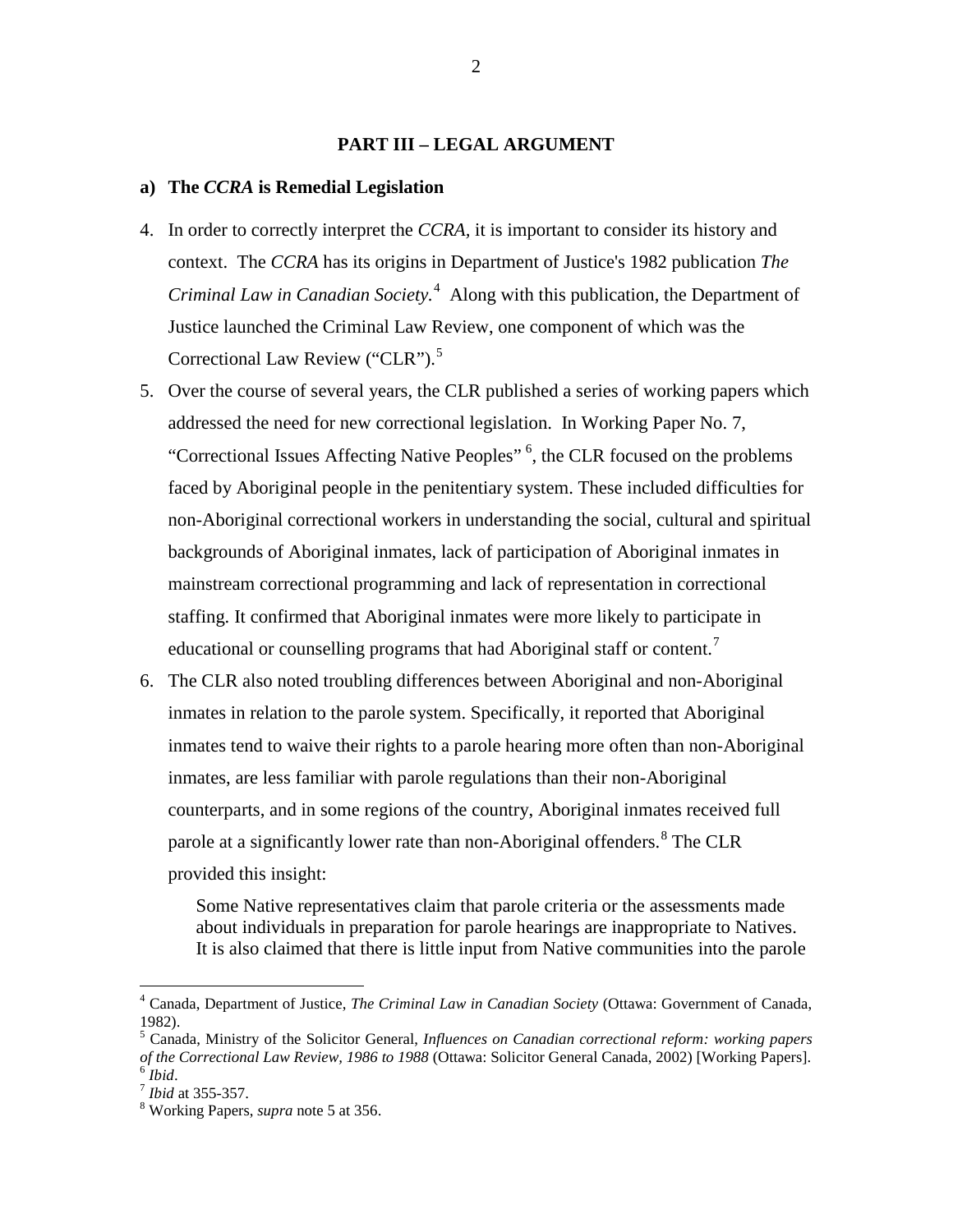preparation process and the development of an aftercare plan for Native offenders.[9](#page-8-0)

- 7. The CLR proposed that legislation address the differential outcomes for Aboriginal inmates by recognizing them as a particularly disadvantaged offender group. They also proposed that codification and design of selected aspects of the correctional operations and programming be responsive to the unique needs of Aboriginal inmates. $10$
- 8. In 1992, Parliament enacted the *CCRA* which for the first time<sup>[11](#page-8-2)</sup> codified the purpose of corrections.<sup>[12](#page-8-3)</sup> It also specifically set out provisions related to Aboriginal inmates including section  $4(g)$  which states:

4. The principles that guide the Service in achieving the purpose referred to in section 3 are as follows:

- (g) correctional policies, programs and practices respect gender, ethnic, cultural and linguistic differences and are responsive to the special needs of women, aboriginal peoples, persons requiring mental health care and other groups.
- 9. The goal of ensuring that correctional legislation is responsive to Aboriginal overrepresentation is even more pressing today. In 1988, a study prepared for the Canadian Bar Association, titled "Locking Up Natives in Canada" reported that almost 10% of the federal penitentiary population was Aboriginal despite being only 2% of the national population. In the decade between "Locking up Natives" and the decision in *Gladue*, the overrepresentation had worsened. This Court noted that "by 1997, aboriginal peoples constituted closer to 3 percent of the population of Canada and amounted to 12 percent of all federal inmates".<sup>[13](#page-8-4)</sup> Eighteen years later, the percentage has almost doubled: Aboriginal adults accounted for 22% of federal admissions to sentenced custody in  $2014/2015$ .<sup>14</sup>

<span id="page-8-1"></span><span id="page-8-0"></span><sup>&</sup>lt;sup>9</sup> Michael Jackson, "Locking up Natives in Canada" (1988-1989) 23:2 UBC L Rev 215 at 283-4.<br><sup>10</sup> Working Papers, *Supra* note 5 at 371-381.<br><sup>11</sup> Corrections and Conditional Release Act, SC 1992, s. 3.<br><sup>12</sup> Canada, Correc

<span id="page-8-2"></span>

<span id="page-8-3"></span>

<span id="page-8-5"></span><span id="page-8-4"></span><sup>&</sup>lt;sup>13</sup> Gladue, *supra* note 2 at 58.<br><sup>14</sup> Julie Reitano, "Adult Correctional Services in Canada, 2014/2015" in Statistics Canada, Juristat (Ottawa: Ministry of Industry, 2016) at 3, online <http://www.statcan.gc.ca/pub/85-002-x/2016001/article/14318eng.htm>.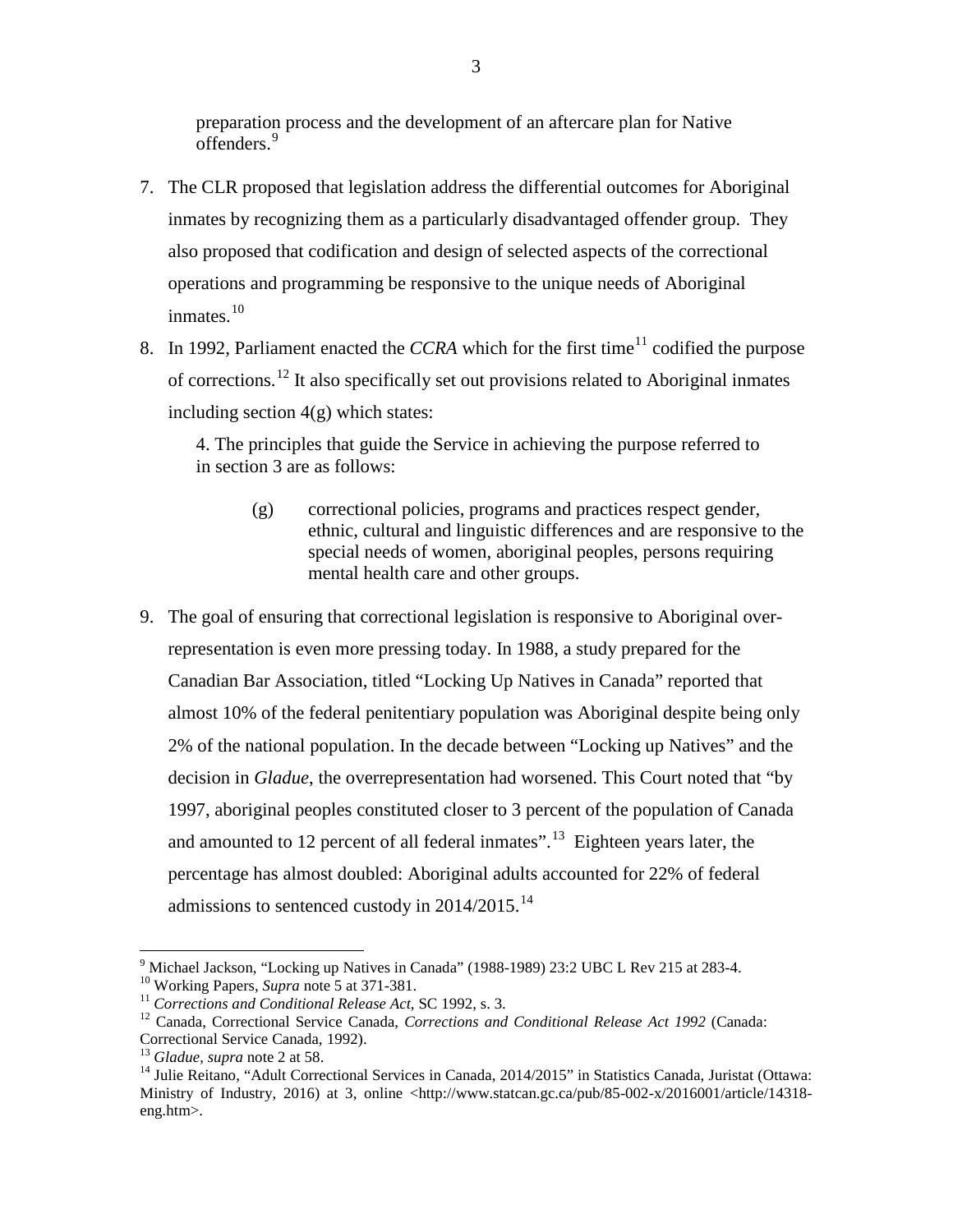#### **b) Interpreting Remedial Legislation: Three Lessons from** *Gladue*

- 10. Section 718.2(e) of the *Criminal Code of Canada[15](#page-9-0)* and s. 4(g) the *CCRA* are both remedial and are both aimed at addressing Aboriginal overrepresentation in the criminal justice and corrections systems. The principles set out in *R v Gladue[16](#page-9-1)* and affirmed in  $R \nu$  *Ipeelee*<sup>[17](#page-9-2)</sup> have been held to apply in every situation where an Aboriginal person's liberty interests are engaged.[18](#page-9-3) For this reason, *Gladue* and *Ipeelee* are directly applicable to the way CSC addresses the unique needs of Aboriginal inmates and provide three important lessons to be applied in this case.
- 11. First, these cases held that by making particular reference to Aboriginal people, Parliament was directing courts to recognize that systemic discrimination exists in the criminal justice system and that this has been a significant contributor to Aboriginal alienation from, and over-representation in, that system. Significantly, for the case at bar, in *Gladue* this Court held this discrimination extends into the correctional system, noting that:

[A]boriginal offenders are, as a result of these unique systemic and background factors, more adversely affected by incarceration and less likely to be "rehabilitated" thereby, because the internment milieu is often culturally inappropriate and regrettably discrimination towards them is so often rampant in penal institutions.<sup>[19](#page-9-4)</sup>

12. Second, *Ipeelee* highlighted that Aboriginal people's experience in the criminal

justice system is tied to colonialism. This Court held:

The overwhelming message emanating from the various reports and commissions on Aboriginal peoples' involvement in the criminal justice system is that current levels of criminality are intimately tied to the legacy of colonialism. As Professor Carter puts it, "poverty and other incidents of social marginalization may not be unique, but how people get there is. No one's history in this country compares to Aboriginal people's [citations removed].<sup>[20](#page-9-5)</sup>

<span id="page-9-5"></span><span id="page-9-4"></span><sup>19</sup> Gladue, *supra* note 2 at 725.<br><sup>20</sup> *Ipeelee*, *supra* note 3 at 77.

<span id="page-9-3"></span><span id="page-9-2"></span>

<span id="page-9-1"></span><span id="page-9-0"></span><sup>&</sup>lt;sup>15</sup> Criminal Code of Canada, RSC 1985, c. C-46.<br><sup>16</sup> Gladue, supra note 2.<br><sup>17</sup> Ipeelee, supra note 3.<br><sup>18</sup> United States of America v Leonard, 2012 ONCA 622, [2012] OJ No. 4366 at 53,55; Affirmed by the SCC in *R v Anderson*, 2014 SCC 41, [2014] 2 SCR 167 at paras 26-27; *R v Sim* [2005] O.J. No. 4432,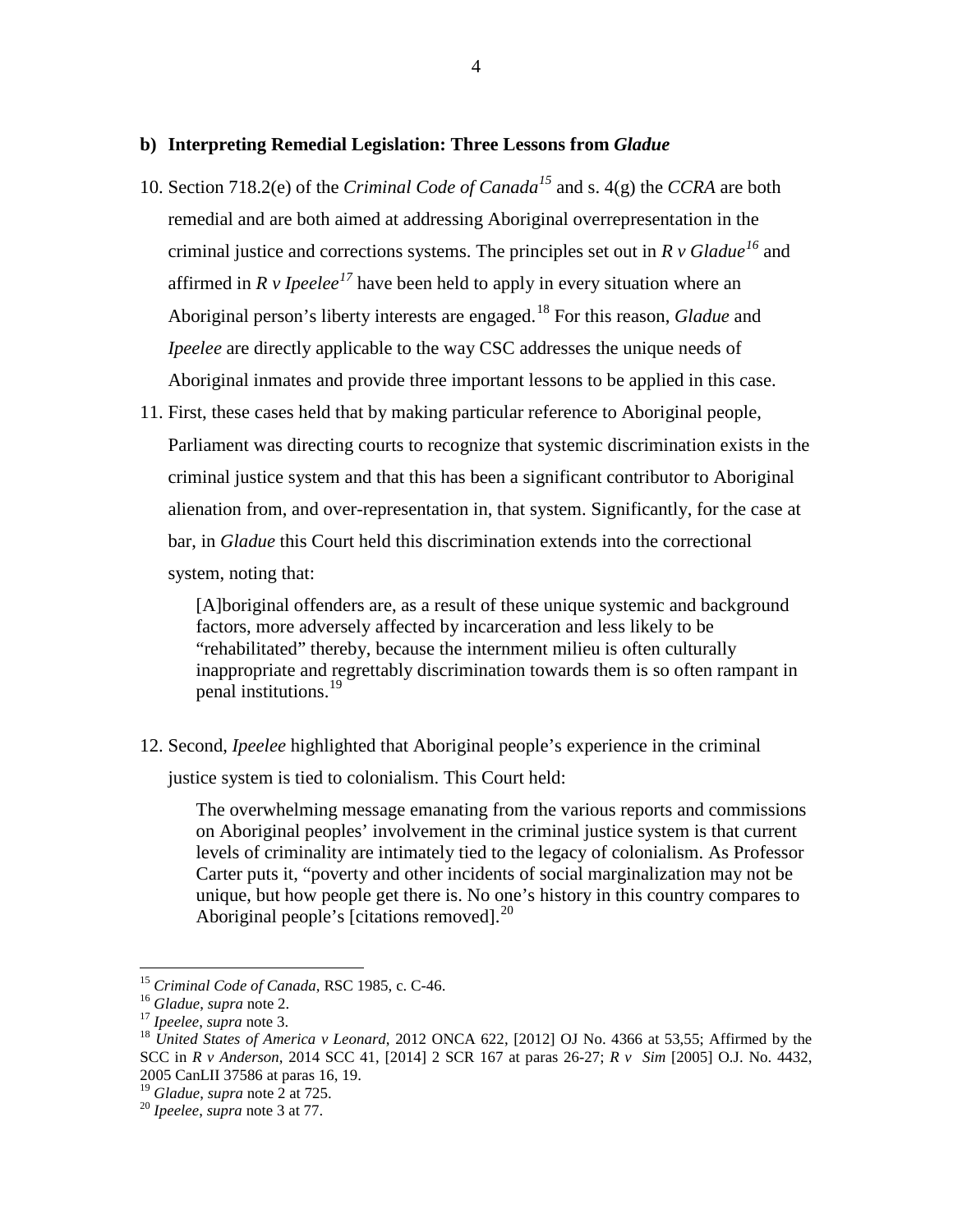- 13. Third, *Gladue* and *Ipeelee* assist in the interpretation of the CSC's obligations under the *CCRA* because they explain how the problems of over-representation and differential outcomes for Aboriginal inmates must be addressed. In *Ipeelee*, this Court confirmed that a different methodology is required for Aboriginal people.<sup>[21](#page-10-0)</sup>
- 14. This methodology is important, because as this Court has emphasised, addressing systemic discrimination requires processes that lead to substantive, rather than formal, equality.[22](#page-10-1) In *United States v Leonard,* the Ontario Court of Appeal held:

Gladue stands for the proposition that insisting that Aboriginal defendants be treated as if they were exactly the same as non-Aboriginal defendants will only perpetuate the historical patterns of discrimination and neglect that have produced the crisis of criminality and over-representation of Aboriginals in our prisons…. That approach was soundly rejected by the Supreme Court in both Gladue and Ipeelee, which emphasize that consideration of the systemic wrongs inflicted on Aboriginals does not amount to discrimination in their favour or guarantee them an automatic reduction in sentence. Instead, Gladue factors must be considered in order to avoid the discrimination to which Aboriginal offenders are too often subjected and that so often flows from the failure of the justice system to address their special circumstances.<sup>[23](#page-10-2)</sup>

15. The CSC has a duty to address the systemic discrimination that Aboriginal inmates face as a consequence of colonialism. This requirement for substantive equality requires the CSC to take a different approach for Aboriginal inmates.

#### **c) CSC's Positive Duty**

16. By recognizing Aboriginal inmates as a particularly disadvantaged offender group deserving of special consideration in decision-making, Parliament imposed on CSC a positive duty to address the unique needs of Aboriginal offenders.<sup>[24](#page-10-3)</sup> Section  $4(g)$  gave CSC the legislative authority to meet this duty by using a different methodology in the way CSC provides programs to Aboriginal inmates and facilitates their reintegration into the community. This includes the way CSC collects, analyses and uses information about Aboriginal inmates. Section 24 of the *CCRA* states:

<span id="page-10-1"></span><span id="page-10-0"></span><sup>&</sup>lt;sup>21</sup> Ipeelee, supra note 3 at para 72.<br><sup>22</sup> Quebec (Attorney General) v A, 2013 SCC 5, [2013] 1 SCR 61 at para 137.<br><sup>23</sup> United States v Leonard, 2012 ONCA 622, [2012] OJ No 4366 at para 60.<br><sup>24</sup> Gladue, supra note 2 at p

<span id="page-10-3"></span><span id="page-10-2"></span>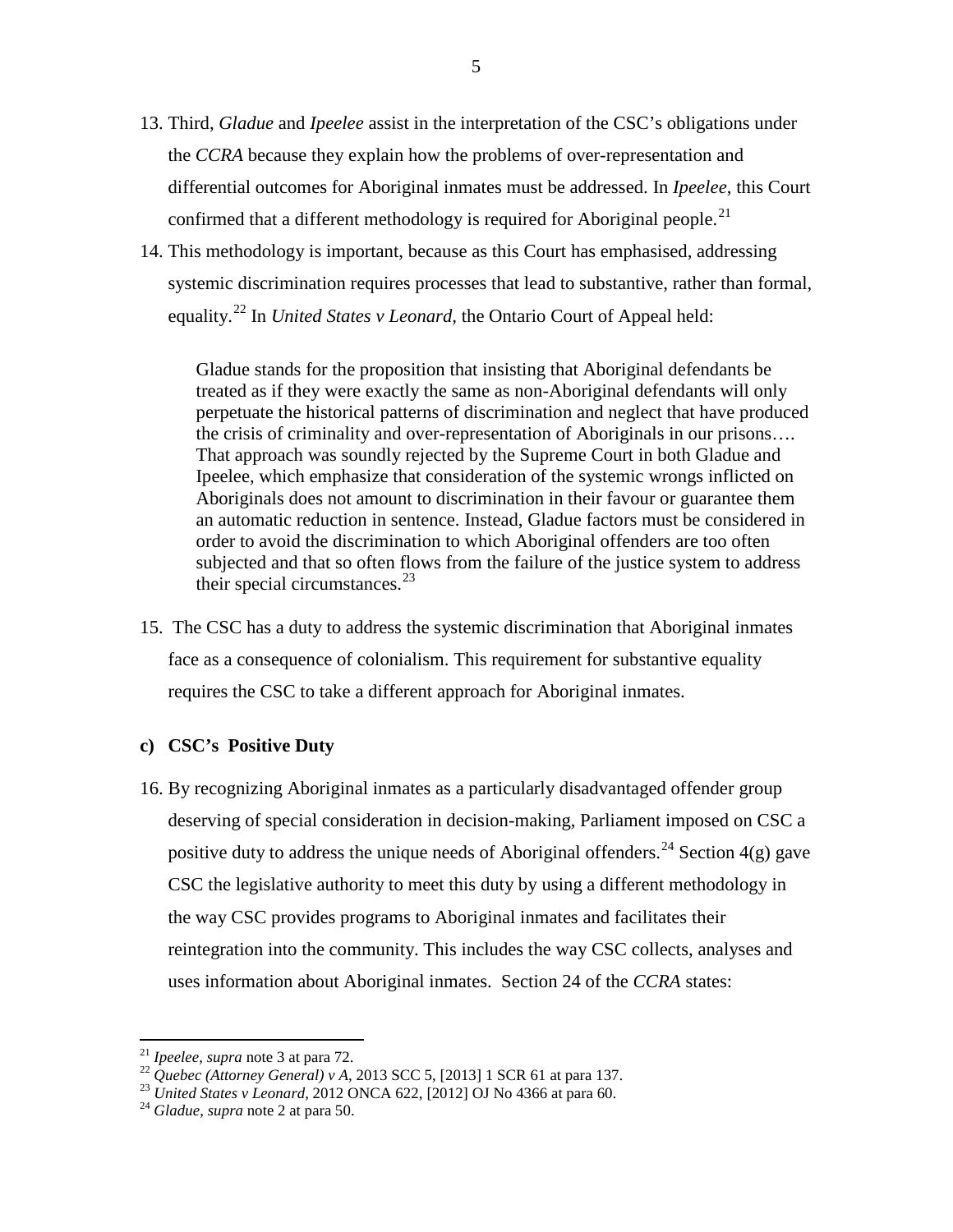24 (1) The Service shall take all reasonable steps to ensure that any information about an offender that it uses is as accurate, up to date and complete as possible.

#### **i) Assessment Tools and Aboriginal Inmates**

- 17. Specific to the issues of this appeal, 24(1) of the *CCRA* requires that the information about Aboriginal offenders be as accurate as possible. The trial judge found that "actuarial tests are not good predictors of recidivism in Aboriginals".<sup>[25](#page-11-0)</sup> He held that "[i]n relying on questionable tests and in failing to ensure that the tests are reliable, CSC has not taken 'all reasonable steps' to ensure that that information about Ewert (or potentially other Aboriginal prisoners) is accurate, up-to-date and as complete as possible."<sup>[26](#page-11-1)</sup> This analysis is consistent with what this Court stated in *Gladue*<sup>27</sup> and *Ipeelee*<sup>[28](#page-11-3)</sup> about addressing systemic discrimination in the criminal justice and correctional systems.
- 18. This Court has held that the circumstances of colonialism may result in differential and adverse outcomes for Aboriginal people and provides the necessary context for evaluating case-specific information. In particular, this Court stated that judges must:

[T]ake judicial notice of such matters as the history of colonialism, displacement, and residential schools and how that history continues to translate into lower educational attainment, lower incomes, higher unemployment, higher rates of substance abuse and suicide, and of course higher levels of incarceration for Aboriginal peoples. These matters, on their own, do not necessarily justify a different sentence for Aboriginal offenders. Rather, they provide the necessary *context* for understanding and evaluating the case-specific information presented by counsel. $^{29}$  $^{29}$  $^{29}$ 

It is submitted that, similarly, CSC must evaluate and understand Aboriginal inmates' backgrounds of trauma and criminality within this context, given the implications for Aboriginal inmates in assessments of their security levels.

19. Currently inmate security levels are informed by various assessment tools which rely heavily on static factors. Static factors, such as criminal history and substance abuse,

<span id="page-11-0"></span><sup>&</sup>lt;sup>25</sup> *Ewert v Canada*, 2015 FC 1093, [2015] FCJ No 1123 at para 53 *[Ewert]*.<br><sup>26</sup> *Ibid* at para 81.<br><sup>27</sup> *Gladue, supra* note 2 at paras 67-69, 80-81.<br><sup>28</sup> *Ipeelee, supra* note 3 at pgs 60, 73, 77.

<span id="page-11-1"></span>

<span id="page-11-3"></span><span id="page-11-2"></span>

<span id="page-11-4"></span><sup>29</sup> *Gladue, supra* note 2 at para 60.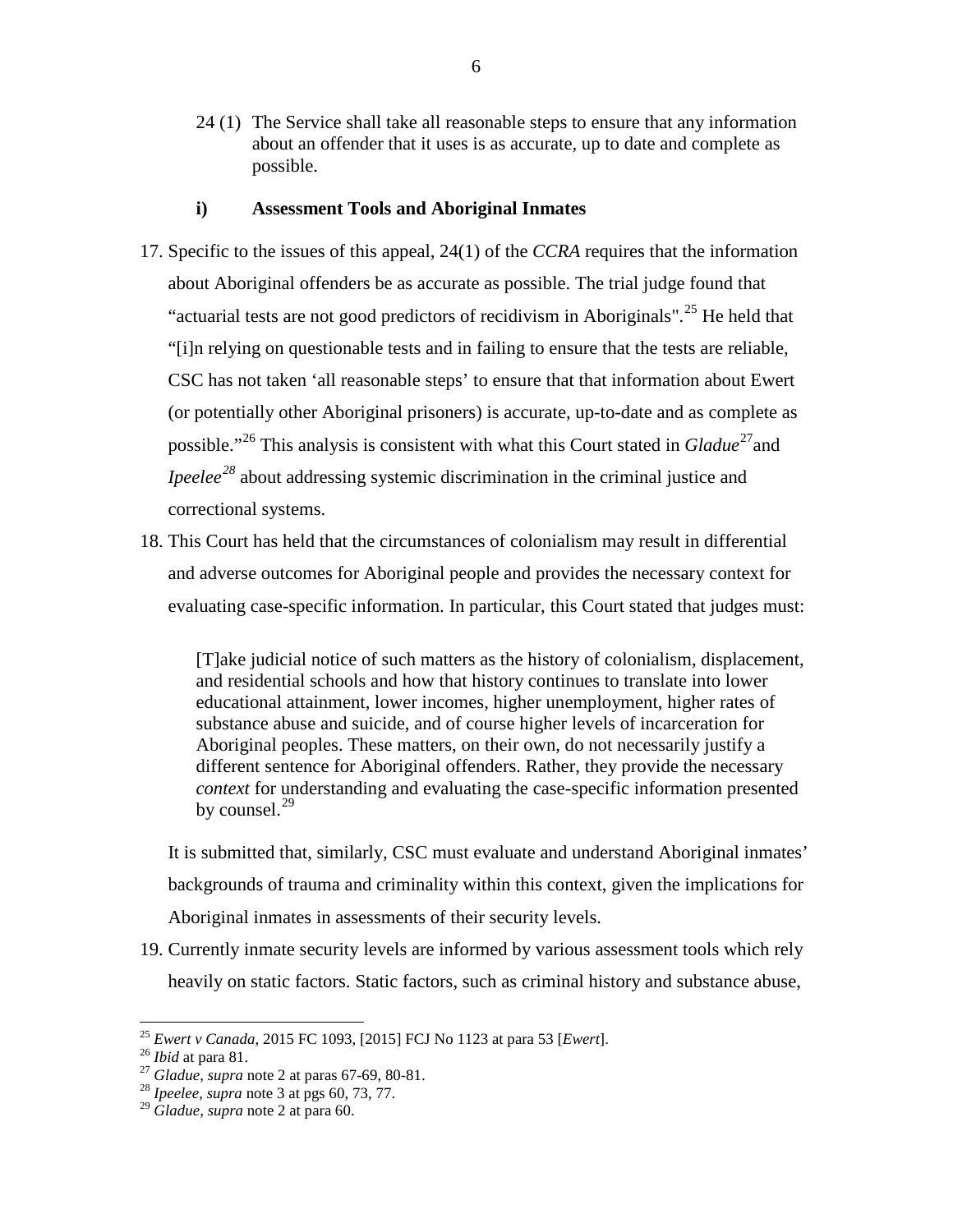are not contextualized in a way that is consistent with the remedial purpose of the *CCRA* or the Gladue principles. Professor David Milward explains how this contributes to systemic discrimination:

Some research has indeed concluded that criminal history is a reliable risk predictor for both Aboriginal and non-Aboriginal inmates (citation removed). These studies, however, ignore that colonial oppression and the enduring social conditions that it has left behind continue to play a critical role in Aboriginal over-incarceration. To the extent that oppressive social conditions do much to bring Aboriginal peoples into contact with the justice system, the emphasis on static factors tied with criminal history may represent a form of systemic discrimination."<sup>[30](#page-12-0)</sup>

- 20. The current assessment tools also fail to give sufficient weight to dynamic factors, like engagement in cultural programming, which have demonstrated success in Aboriginal inmates' rehabilitation.<sup>[31](#page-12-1)</sup> The consequence of relying on static rather than dynamic factors is that Aboriginal inmates are routinely classified as higher needs/higher risk.<sup>[32](#page-12-2)</sup> The higher the security classification, the less eligible an inmate is for correctional programming and parole.<sup>[33](#page-12-3)</sup> Far from ameliorating systemic disadvantage, the underlying purpose for mandating consideration of the Gladue factors, CSC's undue reliance on static factors in correctional risk assessment compounds and perpetuates that disadvantage.
- 21. An example of a Gladue-informed methodology is discussed in the Office of Correctional Investigator's 2015-16 Annual Report:

As part of the Aboriginal Strategy at Bowden Institution, a number of files of Indigenous offenders were reviewed to include a thorough examination of the original Gladue report used for sentencing decisions, with a view to reconsidering security classifications (maximum to medium or medium to minimum) of Indigenous offenders where appropriate. The institution was able to identify eight offenders who could be reclassified on the basis of factors identified in the Gladue reports… Bowden Institution also provided a comprehensive analysis and evidence as to how the Gladue report impacted a decision, something my Office

<span id="page-12-0"></span><sup>&</sup>lt;sup>30</sup> David Milward. "Sweating it Out: Facilitating Corrections and Parole in Canada Through Aboriginal Spiritual Healing" (2011) 29 Windsor Y B Access Just at 47 [Milward].<br><sup>31</sup> *Ibid* at 36-37, 46-48.<br><sup>32</sup> *Ibid* at 43.<br><sup>33</sup> *Ibid* at 41.

<span id="page-12-1"></span>

<span id="page-12-2"></span>

<span id="page-12-3"></span>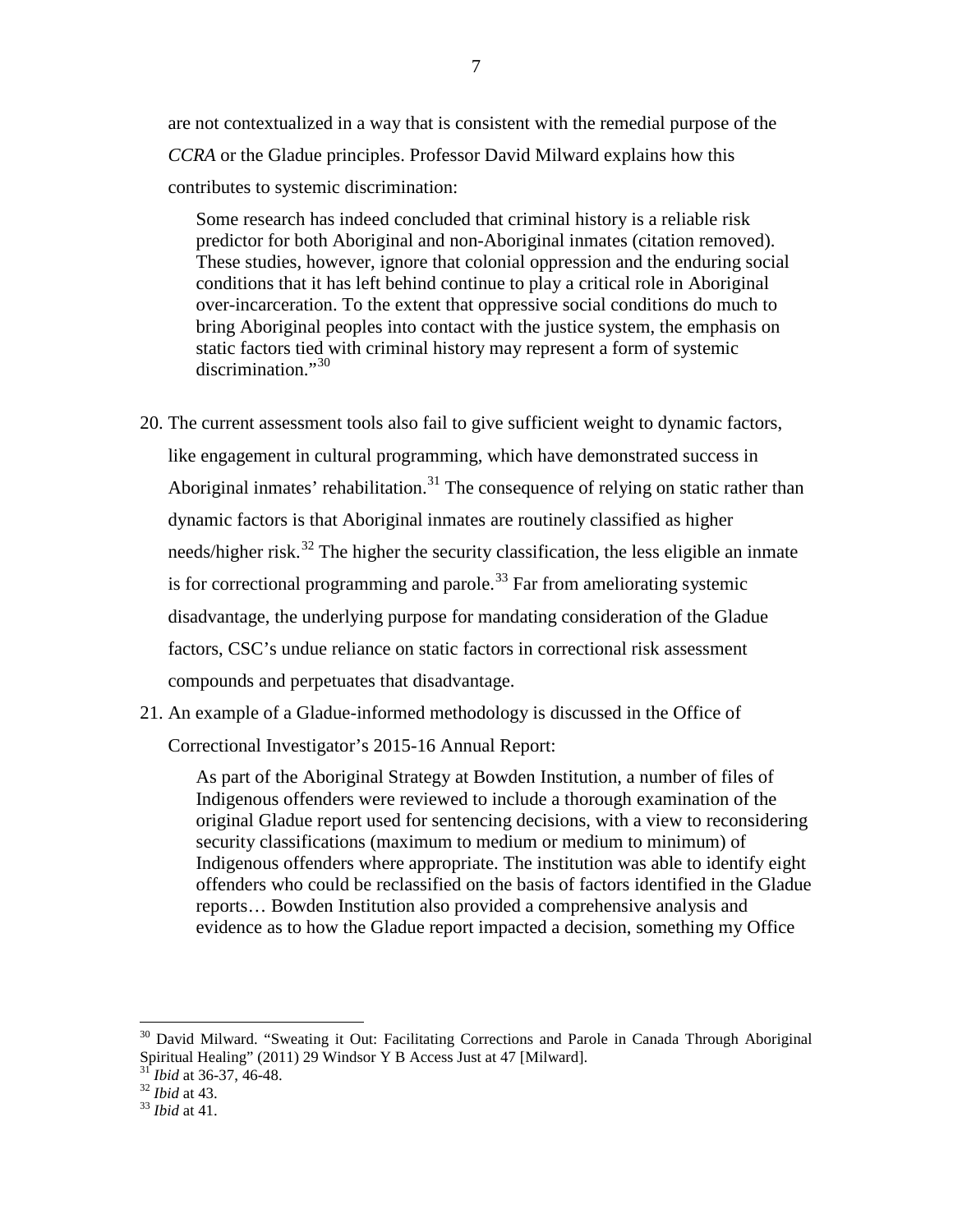has identified as missing in most purportedly Gladue-informed correctional decisions to date.  $34$ 

It is clear from the above that there are risk assessment options which ensure that Aboriginal inmates receive the benefit of s.  $4(g)$ , but that CSC is failing to use such options in a comprehensive way. Instead, CSC continues to rely on assessment tools whose predictive reliability have long been questioned by practitioners and academics.[35](#page-13-1)

#### **ii) CSC is Not Meeting its Obligations**

- 22. A number of measures indicate that CSC is failing to meet its obligations to act as a safeguard against systemic discrimination with regard to Aboriginal inmates. Statistics show the problems the *CCRA* was meant to address are getting worse, not better. The Office of the Correctional Investigator has concluded: "the gap between Aboriginal and non-Aboriginal offenders continues to widen on nearly every indicator of correctional performance".<sup>[36](#page-13-2)</sup> Aboriginal offenders serve a higher proportion of their sentences before being released on parole<sup>[37](#page-13-3)</sup> and are "less likely to be classified a minimum security risk than non-aboriginal offenders".<sup>[38](#page-13-4)</sup>
- 23. The Auditor General found that overall, CSC "did not adequately consider Aboriginal social history factors in their case management decisions<sup>[39](#page-13-5)</sup> and that not only were Aboriginal inmates not given timely access to the programs and practices that CSC is required under the *CCRA* to provide, CSC did not document how participation in

<span id="page-13-0"></span><sup>&</sup>lt;sup>34</sup> Howard Sapers, *[Annual Report of the Office of the Correctional Investigator](http://www.oci-bec.gc.ca/cnt/rpt/pdf/annrpt/annrpt20152016-eng.pdf)* 2015-2016 (Ottawa: Office of the Correctional Investigator, 2016) at 45.

<span id="page-13-2"></span><span id="page-13-1"></span><sup>&</sup>lt;sup>35</sup> Milward, *supra* note 30 at 650-656.<br><sup>36</sup> Canada, Office of the Correctional Investigator, *Spirit Matters: Aboriginal People and the Corrections and Conditional Release Act: Section 4 Indigenous Corrections* (Ottawa: Office of the Correctional Investigator, 2012) at para xiii [Spirit Matters].

<span id="page-13-3"></span><sup>&</sup>lt;sup>37</sup> Canada, Public Safety Canada Portfolio Corrections Statistics Committee, 2014 Corrections and *Conditional Release Statistical Overview* (Canada: Public Safety Canada Portfolio Corrections Statistics Committee, 2015).<br><sup>38</sup> *Ibid* at pg 55.<br><sup>39</sup> Canada, Office of the Auditor General of Canada, 2016 Fall Reports of the Auditor General of Canada

<span id="page-13-4"></span>

<span id="page-13-5"></span>*Report 3 – Preparing Indigenous Offenders for Release – Correctional Service Canada* (Canada, Office of the Auditor General of Canada 2017) at 3.72 [Report 3].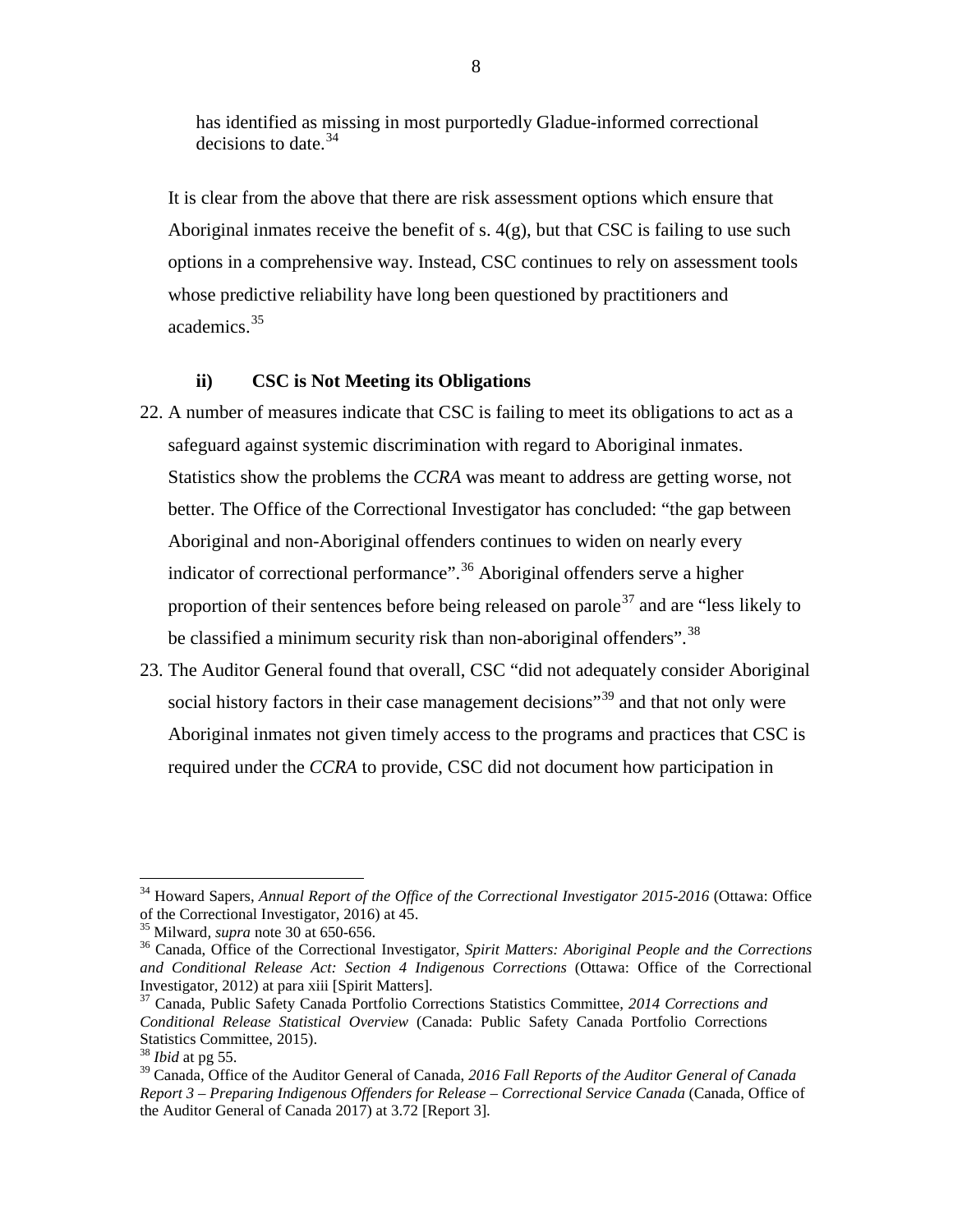these programs contributed to Aboriginal inmates' potential for successful reintegration.<sup>[40](#page-14-0)</sup>

- 24. CSC has also been criticized for inadequate training on how to implement Gladue principles into their decision-making.[41](#page-14-1) In its interviews for the report *Spirit Matters*, the Office of the Correctional Investigator advised that background factors could be used to place inmates at a higher level of security classification, thereby limiting access to programming.[42](#page-14-2) Timely participation in programming is critical to parole eligibility. $43$
- 25. The result is that a disproportionate number of Aboriginal inmates are being released from medium and maximum security facilities at statutory release, and directly into the community without the benefit of a gradual release supporting their successful reintegration.<sup>44</sup> This is not consistent with CSC's over-arching mandate to ensure public safety.

# **iii) The Burden of Proof for a Breach of a Statutory Duty Under Remedial Legislation**

- 26. The trial judge concluded that by failing to ensure that the assessment tools are reliable, the CSC chose to not take the necessary steps to ensure that information about Aboriginal inmates is accurate, up-to-date and as complete as possible.<sup>[45](#page-14-5)</sup> The consequence is that CSC is not meeting its statutory obligation to respect and respond to the unique needs of Aboriginal inmates.
- 27. That obligation requires CSC to use a different approach to the way information about Aboriginal inmates is acquired, understood and used. The failure of CSC to ensure that their assessment tools consider the impact of colonialism on Aboriginal inmates when assessing them for risk contributes to Aboriginal inmates' differential outcomes within the correctional system.

<span id="page-14-2"></span>

<span id="page-14-4"></span><span id="page-14-3"></span>

<span id="page-14-1"></span><span id="page-14-0"></span><sup>&</sup>lt;sup>40</sup> *Ibid* at 3.38.<br>
<sup>41</sup> Spirit Matters, *supra* note 36 at para 84, 96.<br>
<sup>42</sup> *Ibid.*<br>
<sup>43</sup> Report 3, *supra* note 39 at 3.52-3.54.<br>
<sup>44</sup> *Ibid* at 3.11; Milward, *supra* note 30 at pgs 41-42.<br>
<sup>45</sup> *Ewert, supra* note

<span id="page-14-5"></span>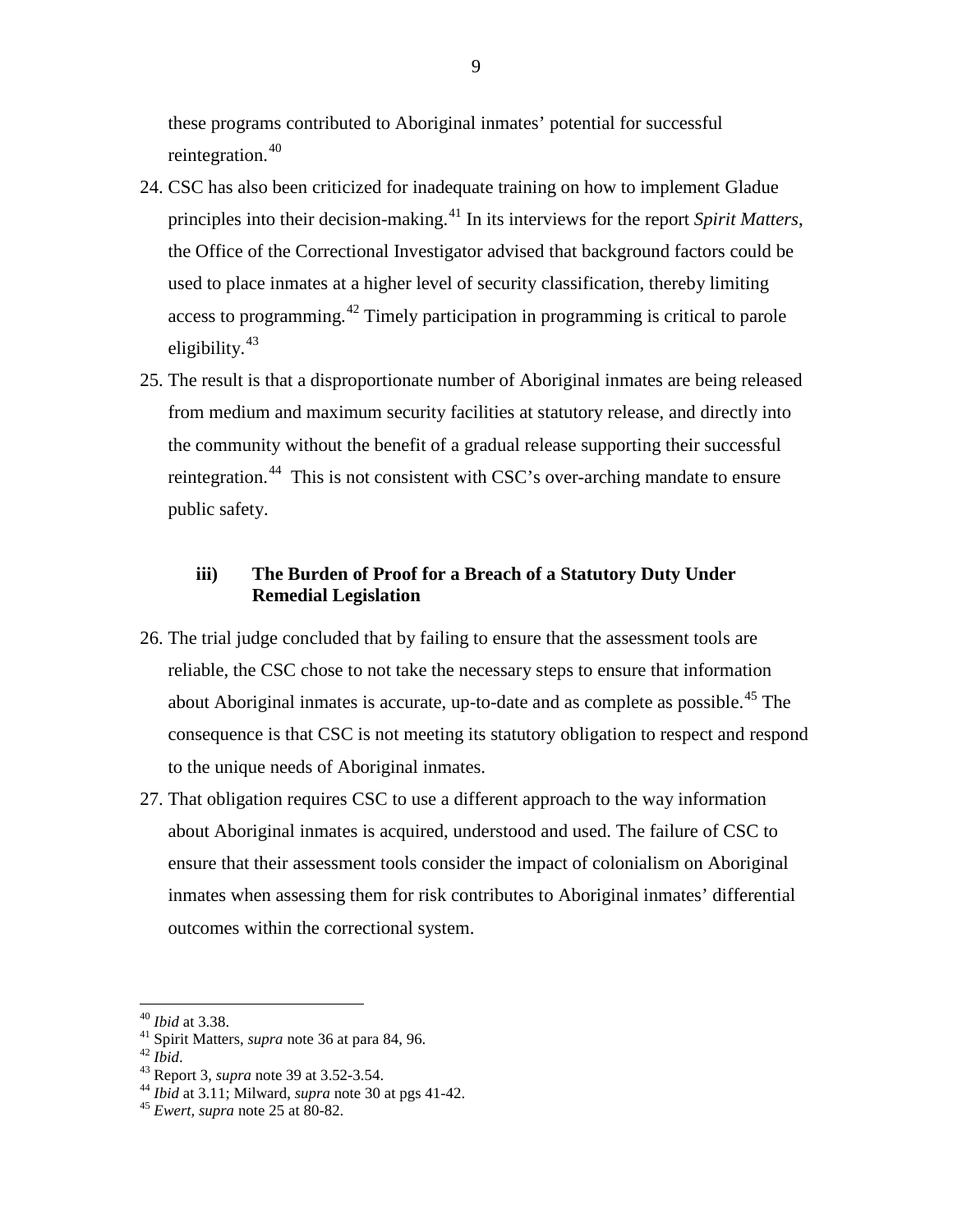- 28. By requiring Mr. Ewert to prove the assessment tools actually generated false results rather than requiring the CSC to demonstrate the validity of their assessment tools, the Federal Court of Appeal misinterpreted Parliament's intention that CSC ensure its policies and practices do not contribute to ongoing systemic racial discrimination. In doing so, the Federal Court of Appeal made it practically impossible to ever challenge this kind of inequitable treatment.
- 29. Given the remedial nature of the *CCRA*, it is incumbent on CSC, which has the resources and mandate, to demonstrate that their methodologies do not further the mischief that this Court identified in *Gladue*. By virtue of s. 4(g) and the application of the Gladue principles, CSC is required to conduct research into the validity of standardized tools which they use on Aboriginal inmates prior to relying on them to deprive Aboriginal persons of their liberty.

#### **PART IV – POSITION ON COSTS**

30. ALS seeks no costs and respectfully requests that no costs be ordered against it.

ALL OF WHICH IS RESPECTFULLY SUBMITTED, this 12<sup>th</sup> day of September, 2017.

**\_\_\_\_\_\_\_\_\_\_\_\_\_\_\_\_\_\_\_\_\_\_\_\_\_\_ \_\_\_\_\_\_\_\_\_\_\_\_\_\_\_\_\_\_\_\_\_\_\_\_\_\_** 

**Emily Hill**<br> **Emily Hill**<br> **Example 2011**<br> **Example 2013**<br> **Example 2013**<br> **Example 2013**<br> **Example 2014**<br> **Example 2014**<br> **Example 2014**<br> **Example 2014**<br> **Example 2014**<br> **Example 2014**<br> **Example 2014**<br> **Example 2014**<br> **E** Counsel for the Intervener Aboriginal Legal Services Aboriginal Legal Services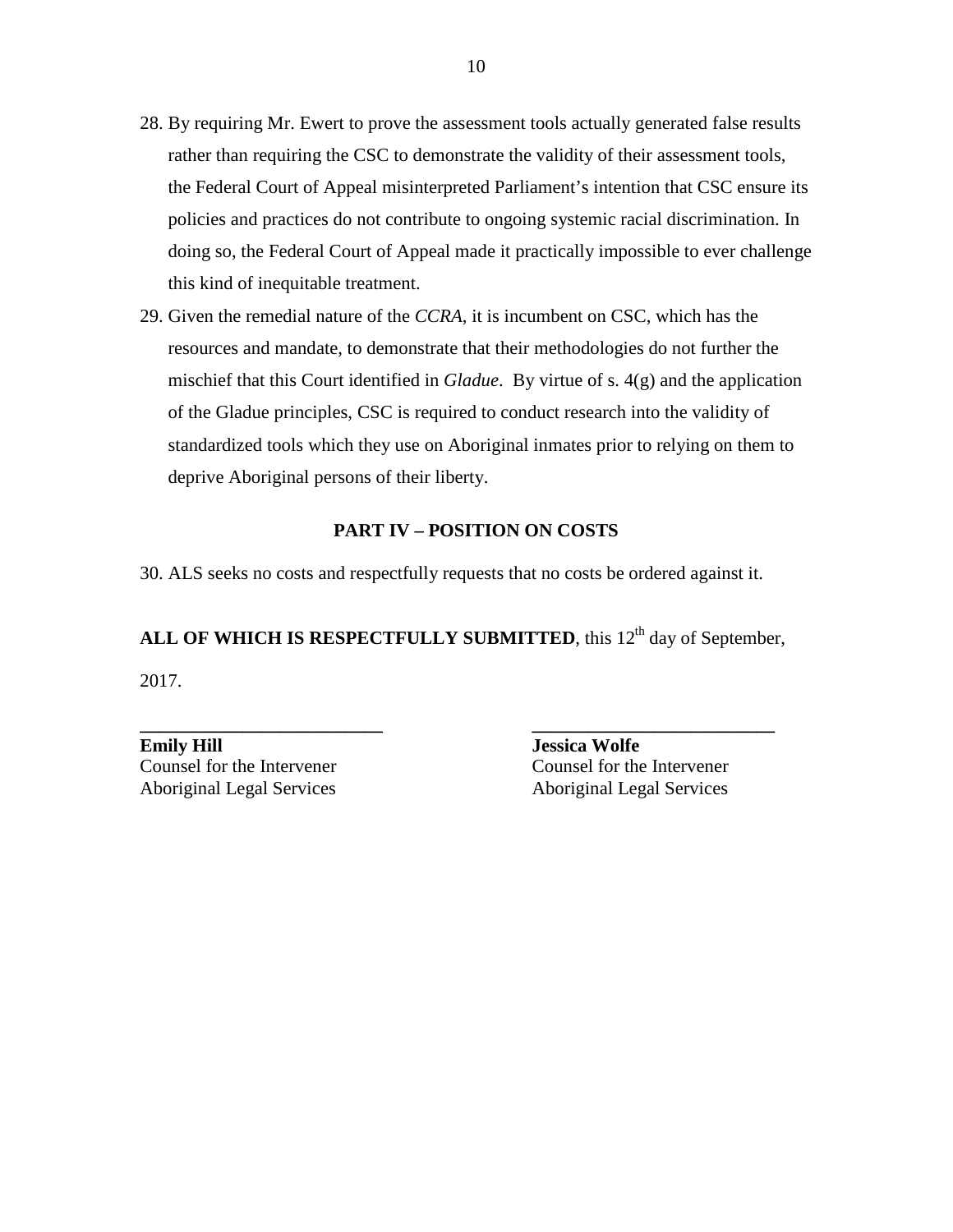| <b>TAB</b>  | <b>AUTHORITIES</b>                                                                                                                                                                                                          |
|-------------|-----------------------------------------------------------------------------------------------------------------------------------------------------------------------------------------------------------------------------|
| Legislation |                                                                                                                                                                                                                             |
| 1.          | Corrections and Conditional Release Act, SC 1992, c.20<br>$\frac{3}{2}$ , $\frac{4(d)}{24}$<br>Loi sur le système correctionnel et la mise en liberté sous<br>condition, <i>LC</i> 1992, ch. 20<br>$\frac{3}{2}$ , 4(d), 24 |
| 2.          | Criminal Code of Canada, RSC 1985, c. C-46<br>718<br>Code criminal, LRC 1985, ch. C-46<br>718                                                                                                                               |
| Cases       |                                                                                                                                                                                                                             |
| 3.          | Canada v Ewert, 2016 FCA 203, [2016] FCJ No 853                                                                                                                                                                             |
| 4.          | <i>Ewert v Canada</i> , 2015 FC 1093, [2015] FCJ No 1123                                                                                                                                                                    |
| 5.          | Quebec (Attorney General) v. A, 2013 SCC 5, [2013] 1 SCR 61                                                                                                                                                                 |
| 6.          | R. v Anderson, 2014 SCC 41, [2014] 2 SCR 167                                                                                                                                                                                |
| 7.          | R v Gladue, <a>[1999]</a> 1 SCR 688, 1999 Can<br>LII 679                                                                                                                                                                    |

# **PART VI – TABLE OF AUTHORITIES**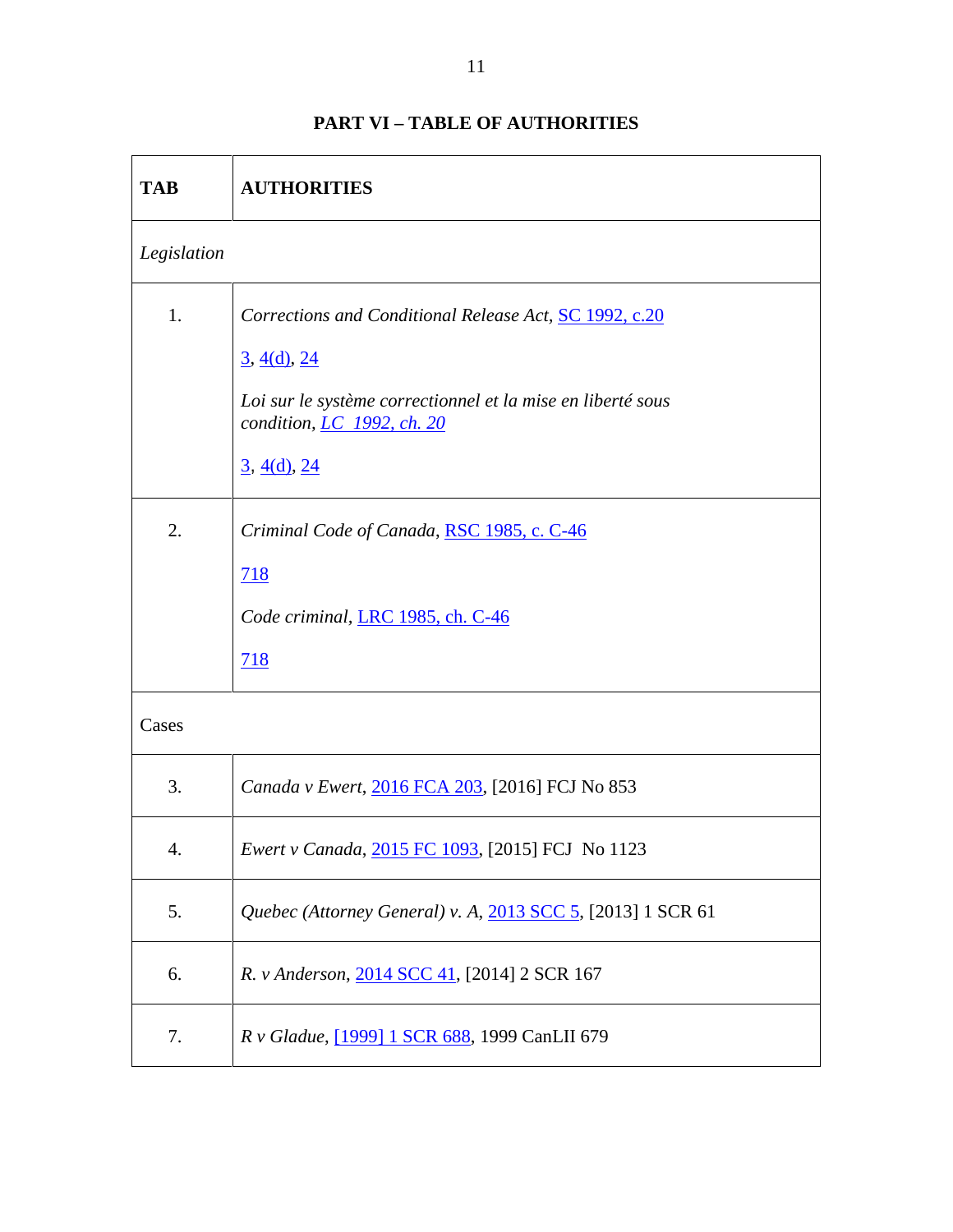| 8.                       | <i>R v</i> Ipeelee, 2012 SCC 13, [2012] 1 SCR 433                                                                                                                                                                                                                            |  |
|--------------------------|------------------------------------------------------------------------------------------------------------------------------------------------------------------------------------------------------------------------------------------------------------------------------|--|
| 9.                       | R v Sim, [2005] O.J. No. 4432, 2005 CanLII 37586 (ONCA)                                                                                                                                                                                                                      |  |
| 10.                      | United States of America v Leonard, 2012 ONCA 622, [2012] OJ No 4366                                                                                                                                                                                                         |  |
| <b>Secondary Sources</b> |                                                                                                                                                                                                                                                                              |  |
| 11.                      | Canada, Department of Justice, <i>The Criminal Law in Canadian Society</i><br>(Ottawa: Government of Canada, 1982)                                                                                                                                                           |  |
| 12.                      | Canada, Correctional Service Canada, Corrections and Conditional Release<br>Act 1992 (Canada: Correctional Service Canada, 1992)                                                                                                                                             |  |
| 13.                      | Canada, Office of the Auditor General of Canada, 2016 Fall Reports of the<br>Auditor General of Canada Report 3 – Preparing Indigenous Offenders for<br><u> Release – Correctional Service Canada</u> (Canada: Office of the Auditor<br>General of Canada, 2017)             |  |
| 14.                      | Canada, Office of the Correctional Investigator, <i>Spirit Matters: Aboriginal</i><br>People and the Corrections and Conditional Release Act (Ottawa: Office of<br>the Correctional Investigator, 2012)                                                                      |  |
| 15.                      | Canada, Public Safety Canada Portfolio Corrections Statistics<br>Committee, 2014 Corrections and Conditional Release Statistical Overview<br>(Canada: Public Safety Canada Portfolio Corrections Statistics Committee,<br>2015)                                              |  |
| 16.                      | Canada, Ministry of the Solicitor General, <i>Influences on Canadian</i><br>correctional reform: working papers of the Correctional Law Review, 1986<br>to 1988: Working Paper No 7 Correctional Issues Affecting Native Peoples<br>(Ottawa: Solicitor General Canada, 2002) |  |
| 17.                      | David Milward, "Locking Up those Dangerous Indians for Good: An<br><b>Examination of Canadian Dangerous Offender Legislation as Applied to</b><br>Aboriginal Persons" (2014) 51:3 Alberta L Rev 619                                                                          |  |
| 18.                      | David Milward, "Sweating it Out: Facilitating Corrections and Parole in<br>Canada Through Aboriginal Spiritual Healing" (2011) 29 Windsor Y B<br><b>Access Just</b>                                                                                                          |  |